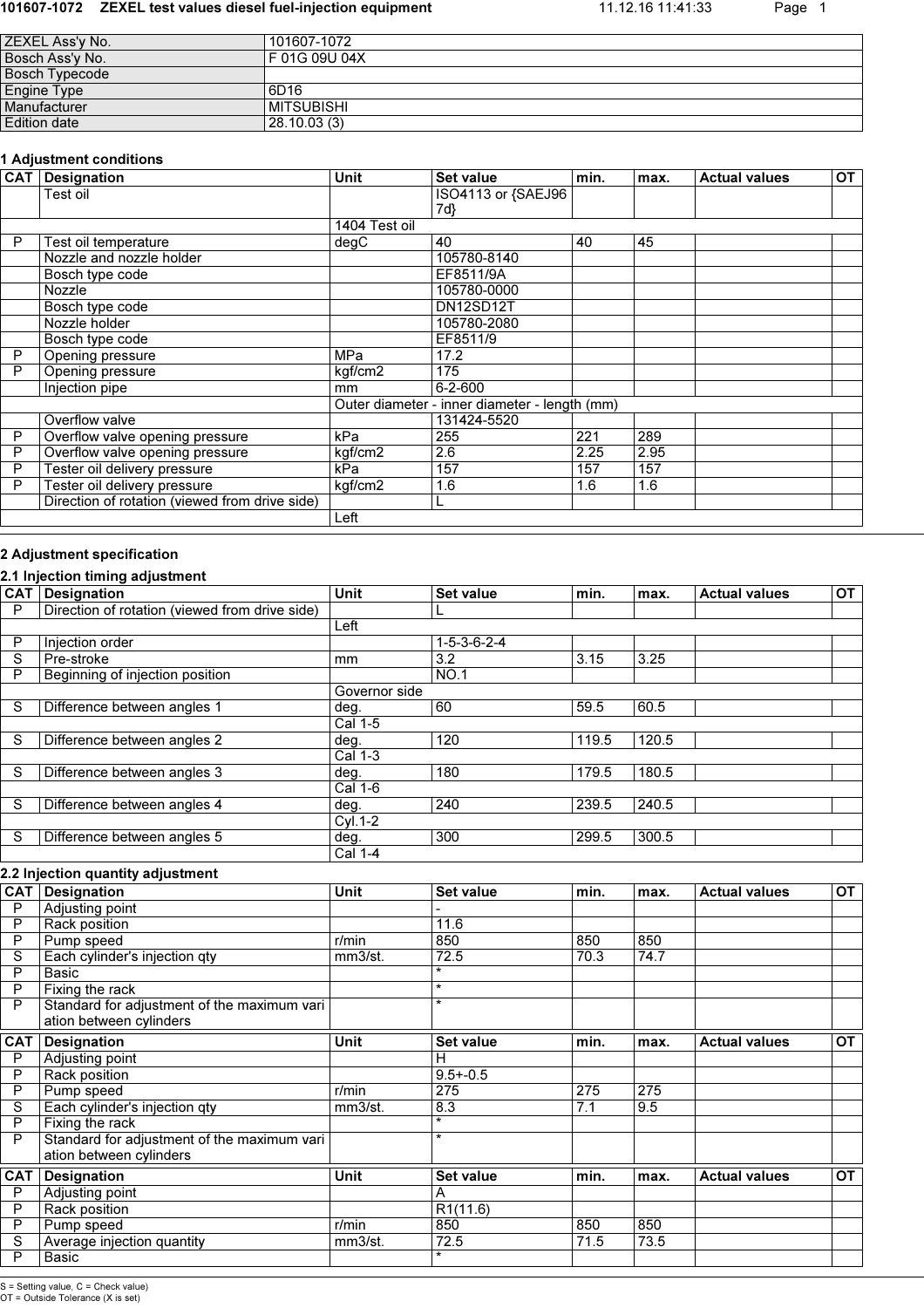#### 101607-1072 ZEXEL test values diesel fuel-injection equipment 11.12.16 11:41:33 Page 2

| P          | Fixing the lever           |             | $\star$              |      |      |                      |           |
|------------|----------------------------|-------------|----------------------|------|------|----------------------|-----------|
| <b>CAT</b> | Designation                | Unit        | <b>Set value</b>     | min. | max. | <b>Actual values</b> | OT        |
| P          | Adjusting point            |             | В                    |      |      |                      |           |
| P          | Rack position              |             | R <sub>1</sub> -0.15 |      |      |                      |           |
| P          | Pump speed                 | r/min       | 1400                 | 1400 | 1400 |                      |           |
| S          | Average injection quantity | mm3/st.     | 79.5                 | 75.5 | 83.5 |                      |           |
| P          | Fixing the lever           |             | $\star$              |      |      |                      |           |
| <b>CAT</b> | Designation                | <b>Unit</b> | Set value            | min. | max. | <b>Actual values</b> | OT        |
| P          | Adjusting point            |             | C                    |      |      |                      |           |
| P          | Rack position              |             | R <sub>1+0.65</sub>  |      |      |                      |           |
| P          | Pump speed                 | $r/m$ in    | 500                  | 500  | 500  |                      |           |
| S          | Average injection quantity | mm3/st.     | 71.5                 | 67.5 | 75.5 |                      |           |
| P          | Fixing the lever           |             | $\star$              |      |      |                      |           |
| <b>CAT</b> | Designation                | <b>Unit</b> | Set value            | min. | max. | <b>Actual values</b> | <b>OT</b> |
| P          | Adjusting point            |             |                      |      |      |                      |           |
| P          | Rack position              |             | $14.8 + -0.2$        |      |      |                      |           |
| P          | Pump speed                 | r/min       | 100                  | 100  | 100  |                      |           |
| S          | Average injection quantity | mm3/st.     | 120                  | 100  | 140  |                      |           |
| P          | Fixing the lever           |             | $\star$              |      |      |                      |           |
| P          | Rack limit                 |             | $\star$              |      |      |                      |           |
|            |                            |             |                      |      |      |                      |           |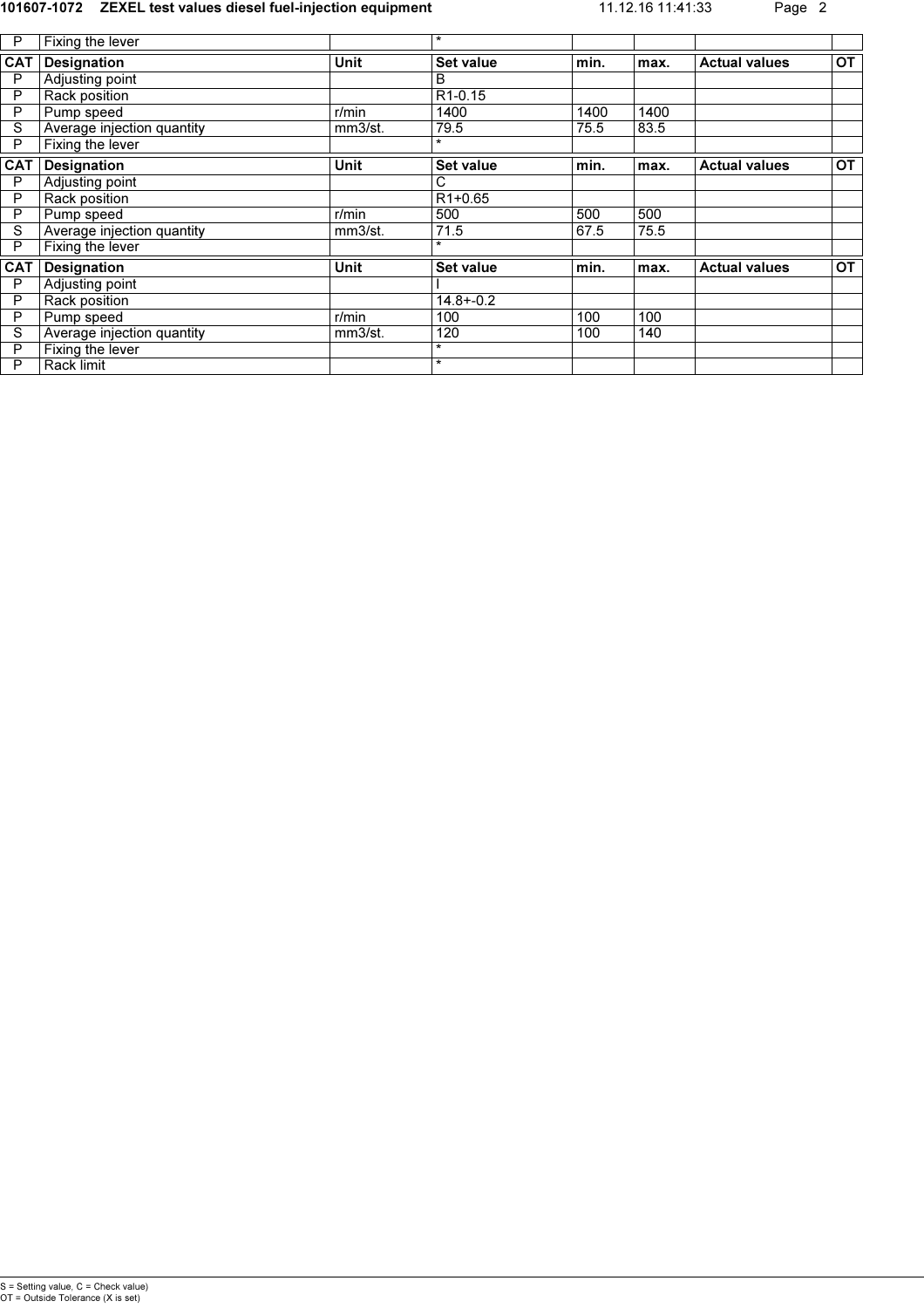



Finish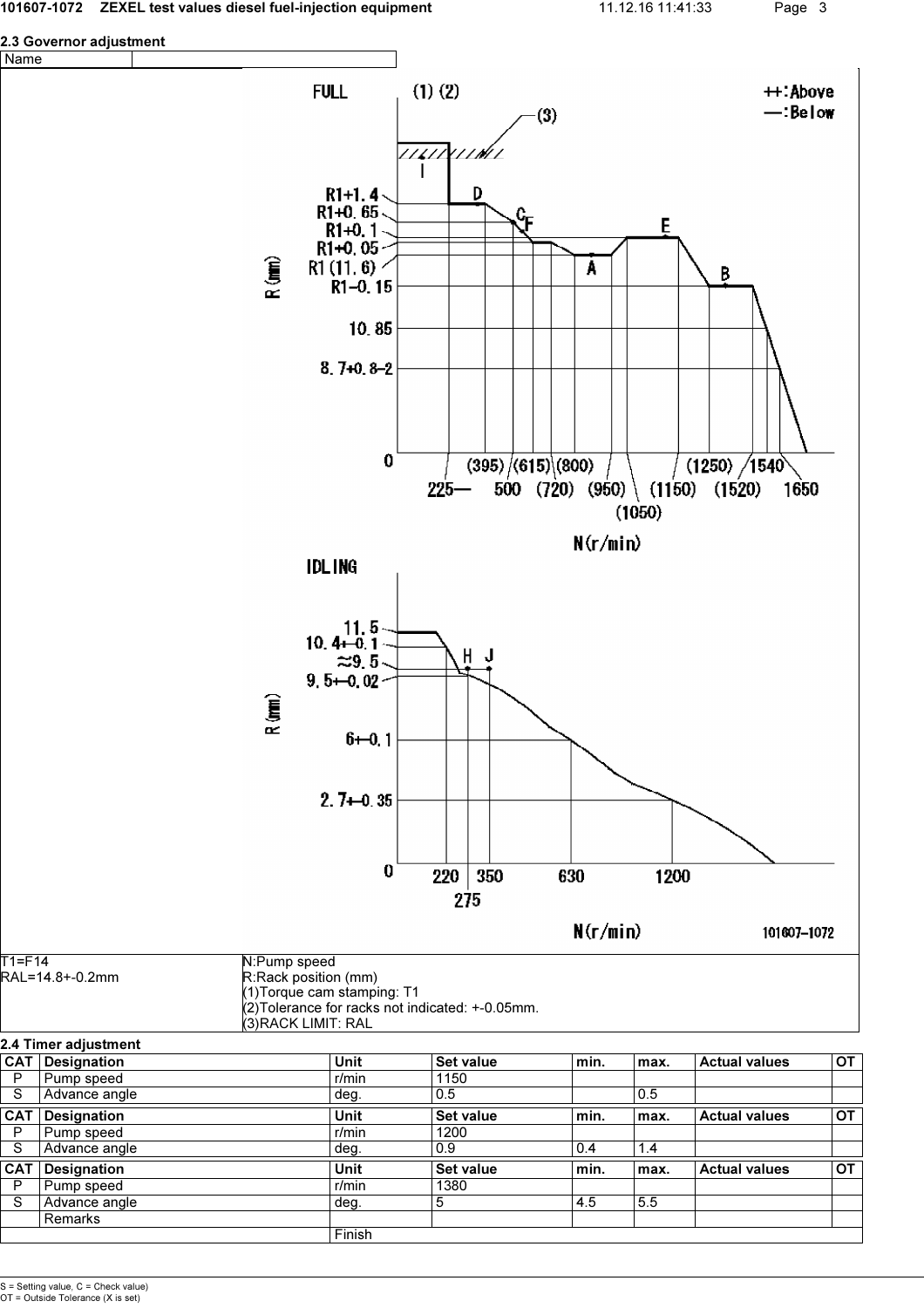# 101607-1072 ZEXEL test values diesel fuel-injection equipment 11.12.16 11:41:33 Page 4 2.5 Speed control lever angle Name a=20deg+-5deg  $(1)$ b=(40deg)+-3deg a Ó F F:Full speed I:Idle (1)Stopper bolt set position 'H' 2.6 Stop lever angle Name

| Name                                                |                                                         |                                                                            |
|-----------------------------------------------------|---------------------------------------------------------|----------------------------------------------------------------------------|
| a=36.5deg+-5deg<br>$b = (25deg)$<br>c=13.5deg+-5deg | N<br>(3)<br>(1)<br>a<br>(2)<br>O.<br>S<br>c             | (4)                                                                        |
| aa=1400r/min<br>bb=6.9-0.5mm                        | N: Engine manufacturer's normal use<br>S:Stop the pump. |                                                                            |
| cc=15mm                                             |                                                         | $(1)$ Pump speed = aa and rack position = bb (non-injection rack position) |
|                                                     |                                                         |                                                                            |
|                                                     | (2) Set the stopper bolt (confirm non-injection).       |                                                                            |
|                                                     | (3) Corresponding to rack position = cc.                |                                                                            |
|                                                     | (4) Free (at shipping)                                  |                                                                            |

## 2.7 Additional device adjustment

## 2.7.1 Additional device 1

| Name                                              | I MICRO SWITCH |                        |                                                                                     |
|---------------------------------------------------|----------------|------------------------|-------------------------------------------------------------------------------------|
|                                                   |                |                        |                                                                                     |
| $N1 = 400r/min$<br>Adjustment of the micro-switch |                |                        |                                                                                     |
| Ra=9.2+-0.1mm                                     |                |                        | Adjust the bolt to obtain the following lever position when the micro-switch is ON. |
|                                                   |                | $(1)$ Speed N1         |                                                                                     |
|                                                   |                | $(2)$ Rack position Ra |                                                                                     |